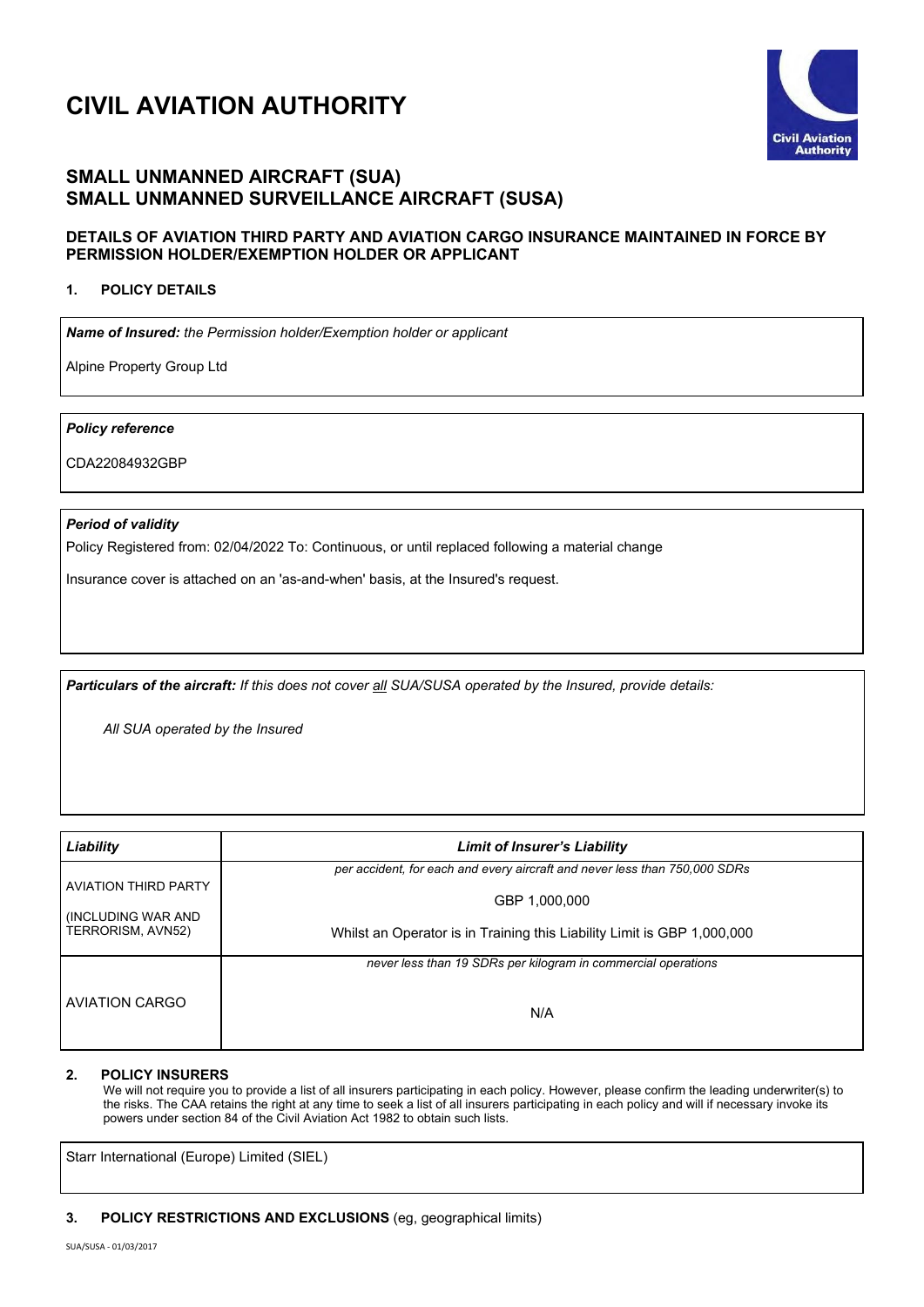Worldwide cover, excluding:

- Algeria, Burundi, Cabinda, Central African Republic, Congo, Democratic Republic of Congo, Eritrea, Ethiopia, Ivory Coast, Liberia, Mauritania, Nigeria, Somalia, The Republic of Sudan, South Sudan
- Colombia, Ecuador, Peru
- Afghanistan, Jammu & Kashmir, Myanmar, North Korea, Pakistan
- Georgia, Nagorno-Karabakh, North Caucasian Federal District
- Iran, Iraq, Libya, Syria, Yemen
- Any country where the operation of the insured Aircraft is in breach of United Nations sanctions

General restrictions/exclusions: Illegal Uses, Unauthorised Operator, Landing and Take-off Areas, Contractual Liability, Nuclear Risks, Noise and Pollution, Date Recognition, Asbestos Exclusion, Compliance with Air Navigation Orders, Reasonable Care and Due Diligence, subject otherwise to policy terms and conditions.

#### **4. POLICY CANCELLATION/MATERIAL CHANGE**

| (a) |                                                                                    | What period of notice is required for cancellation of or material change to the policy?<br>Cancellation by the Insured: The Insured can cancel the policy at any time by giving the Insurers notice in writing.<br>Cancellation by the Insurer: The Insurers can cancel the policy by giving thirty (30) days' notice in writing.<br>Material change: Notice should be given to the Insurers as soon as reasonably practicable. |  |
|-----|------------------------------------------------------------------------------------|---------------------------------------------------------------------------------------------------------------------------------------------------------------------------------------------------------------------------------------------------------------------------------------------------------------------------------------------------------------------------------------------------------------------------------|--|
| (b) | Are there circumstances in which the policy can automatically lapse                |                                                                                                                                                                                                                                                                                                                                                                                                                                 |  |
|     |                                                                                    | (i) in respect of War and Allied Perils, if covered (AVN52), other than Five Great Powers War or nuclear detonation?                                                                                                                                                                                                                                                                                                            |  |
|     | <b>NO</b>                                                                          |                                                                                                                                                                                                                                                                                                                                                                                                                                 |  |
|     |                                                                                    |                                                                                                                                                                                                                                                                                                                                                                                                                                 |  |
|     | ii) for any other reason?                                                          |                                                                                                                                                                                                                                                                                                                                                                                                                                 |  |
|     | <b>NO</b>                                                                          |                                                                                                                                                                                                                                                                                                                                                                                                                                 |  |
|     |                                                                                    |                                                                                                                                                                                                                                                                                                                                                                                                                                 |  |
|     |                                                                                    |                                                                                                                                                                                                                                                                                                                                                                                                                                 |  |
| (c) | Is the policy subject to AVN2000A?                                                 | <b>YES</b>                                                                                                                                                                                                                                                                                                                                                                                                                      |  |
|     | If so does AVN2001A apply?                                                         | <b>YES</b>                                                                                                                                                                                                                                                                                                                                                                                                                      |  |
|     |                                                                                    |                                                                                                                                                                                                                                                                                                                                                                                                                                 |  |
|     | <b>DECLARATION BY INSURER OR INSURANCE BROKER</b>                                  |                                                                                                                                                                                                                                                                                                                                                                                                                                 |  |
|     | We certify that the policy is fully compliant with EU Regulation (EC) No 785/2004. |                                                                                                                                                                                                                                                                                                                                                                                                                                 |  |

We certify that to the best of our belief as Insurers of or Insurance Brokers to the Permission holder/Exemption holder or applicant the above particulars, insofar as they relate to the insurance policies held, are correct.

We further certify that each policy detailed above is in the form known as **Lloyd's Aircraft Policy AVN 1C** (or based thereon), or in the form agreed by the members of the Aviation Insurance Offices Association, or that the policies are no less favourable to the insured than one or other of the aforesaid forms and do not exclude liabilities which would not be excluded by one or other of the aforesaid forms

We confirm that all underwriters participating in this policy are insurers that have been subject to this company's own vetting procedures.

| Signed:         | Name:                  |
|-----------------|------------------------|
| $\rightarrow$   | Philip Heath           |
| l On behalf of: | Position of Signatory: |